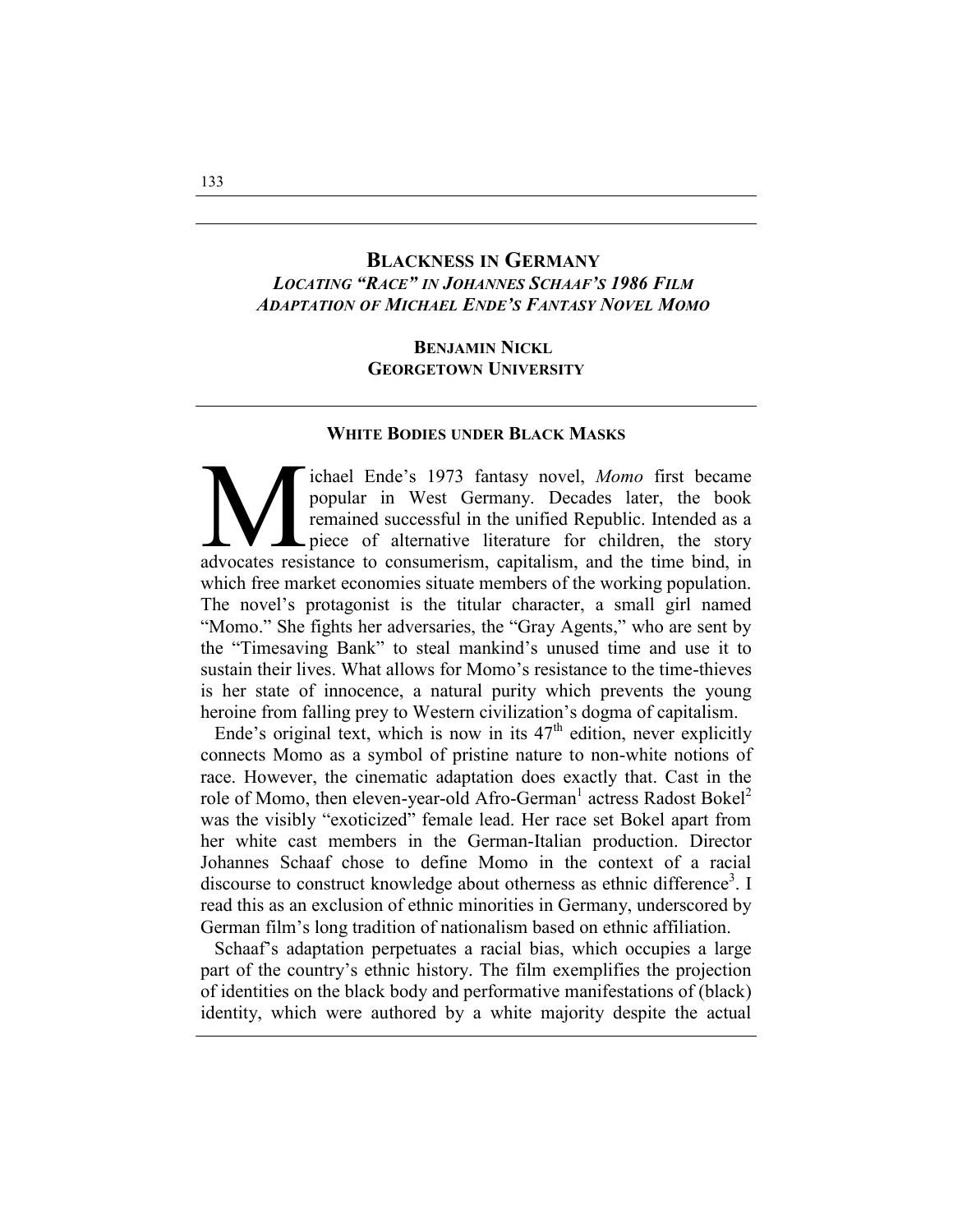presence of individuals who identify as black. In the 1960s and 1970s, for instance, "becoming black" was a widespread phenomenon in West Germany. In the wake of the nation's politicized student movement in 1968 ("68'er Studentenbewegung"), a great part of the white population imagined "blackness" as a way to express (national-political) innocence and justified anger over being the victim of capitalist rule. White people appropriated racial features of the black body, which they believed was unrightfully oppressed by the establishment; hence they made claims to socio-cultural aspects of both Afro-German and Afro-American identity<sup>4</sup>. Especially the German youth expressed their white afrophilia in terms of fierce socio-politic engagement and wide circulation of cultural products branded as "Afroblack".

However, the discriminatory mechanism underneath this afrophile turn in German society remained the same as before. White claims to blackness were made despite the increasingly vocal presence of black German citizens in the Republic, for example through Afro-German and Afro-European projects<sup>5</sup>. These projects were initiated by the Afro-Diaspora in the form of social grass-root movements. They sought to redefine the meaning of blackness as an integral part of black identity, which was congruent with notions of (multi-ethnic) national citizenship<sup>6</sup>. I argue that films like *Momo* were counterproductive to these movements.

I reconsider Schaaf's racialized casting choice from a historical perspective of German film to situate his adaptation in a contemporary context. For that, I trace the trajectory of the character of Momo in terms of race and evaluate its discriminatory peak in 1986 when the picture was released, which will shed new light on a German film classic. In my conclusion, I point out two findings: first, how the conceptual framework of race intersects with gender, generation, and class in the German case to project a myth of natural simplicity on the black body, and second, how this projection came under the guise of white afrophilia and was fantasized in particular by the German Left as a cure for post-modern fatigue and capitalist burn-out and as an attempt to discard the nation's historical guilt of the holocaust by assuming the perspective of a victimized minority.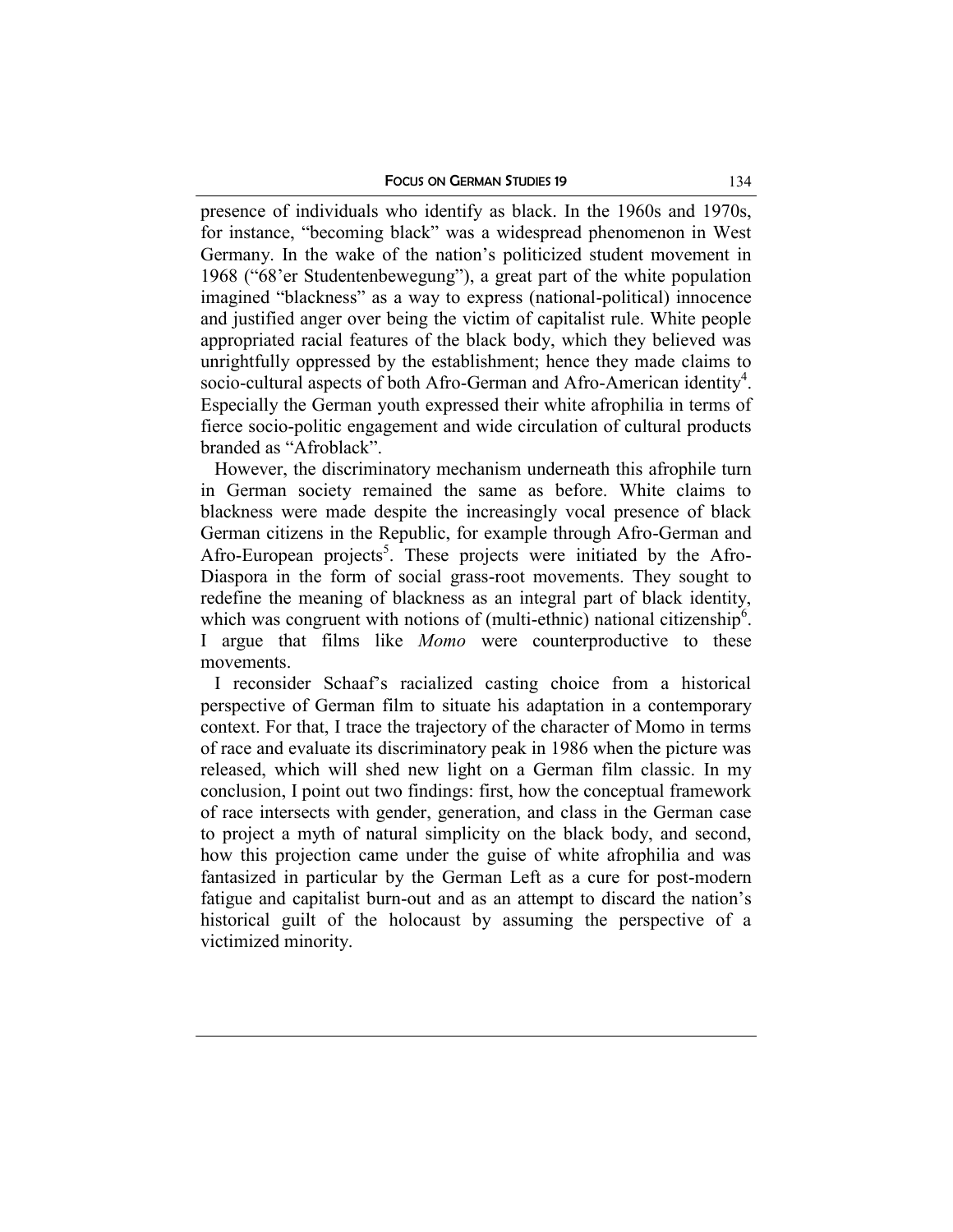### **GHOSTS OF FILMS PAST**

Film scholar Tobias Nagl suggests in his description of representations of blackness in German film that the medium of film helped a white majority become the ventriloquist of the black voice<sup>7</sup>. I agree with Nagl, since a number of (West) German films released both before and after the end of WWII in 1945 illustrate this ventriloquism. They defined blackness and positioned it in a coordinate system along the axes of race and geopolitical "belonging" (Zugehörigkeit) both in Germany's intraand extra-national territories<sup>8</sup>. Focusing either on the (West) German nation state or its brief colonial interlude (e.g. *Die schwarze Schmach*, 1921), they combined white skin with German nationality to code it as a mark of superiority, which led towards a civilized progressivism. In these films, German whiteness trumped not only black bodies, but also signaled dominance over other forms of European whiteness, for example white citizens of the neighboring countries of Great Britain and France. Thus, German film is a good indicator of how Germany imagined itself as the "good" colonizer and most apt herald of Europe's white mode of civilization.

Most narrative foci in German films with the subject of race catered to identity politics as imagined by German national cinema, which served as a cultural apparatus and was governed by the state. Afro-German actors were cast in the parts of the black other. The characters they played show either the need for white Germans to guide the black indigenous populations in the colonial realm, or they expressed a self-exclusionary desire for interracial black Germans within the nation state. Films starring popular black German actor Louis Brody (*Die Reiter von Deusch -Ostafrika*, 1934; *Germanin - die Geschichte einer kolonialen Tat*, 1943) or black German child actress Elfriede "Toxi" Fiegert (*Toxi*, 1952) illustrate this double bind well (Nagl, 128-131, Fehrenbach, 140-147)<sup>9</sup>. In turn, German whiteness did not represent a fixed geo-political or exclusive socio-cultural identity in these films for the white bodies of Germans. Their characters gave evidence of how white Germans could move freely across national borders. As a result, their "Germanness" and all positive connotations attached to it served the imperialist rationale of the country to colonize Africa's indigenous populations. Further, German film questioned black German citizenship with images of racial affiliation, which placed the emotional ties to one's race over the validity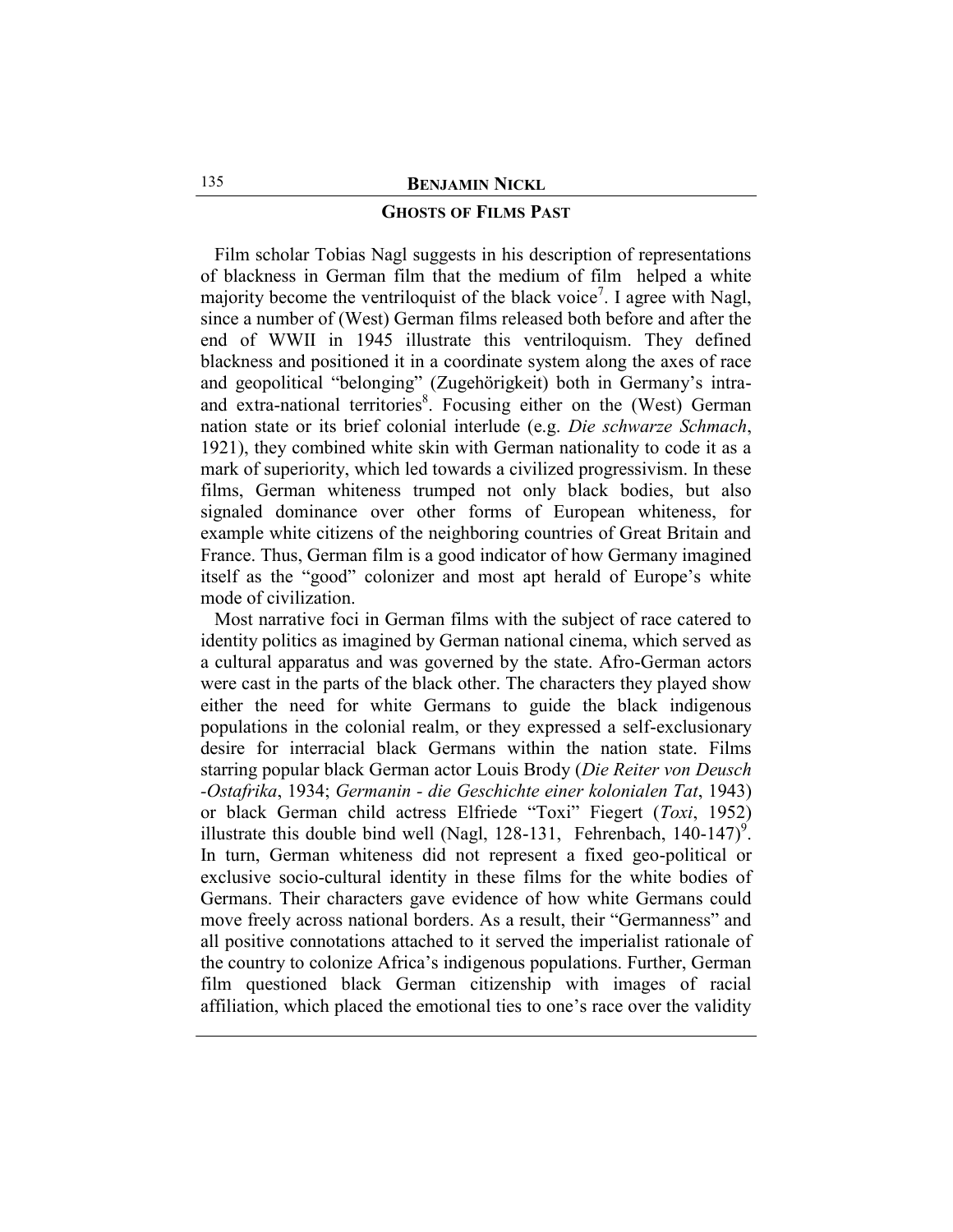of legal documents such as German passports, marriage laws, proof of family relations and blood lines. Both Afro-Germans like *Toxi* with at least one white German parent and colonized German-African subjects were virtually banned to the *Dark Star* in the public imaginary<sup>10</sup>. This denied Germans of color the possibility to develop a DuBoisian double consciousness of (black) race and (German) nationality.

Despite the opposite being true in actual reality like in Fiegert's case, black children never grew up in German films to become German citizens, which meant they never achieved full membership in society. The resulting dynamic places the symbolic message of black and white bodies within a racial gaze of white normativity, which makes the viewers complicit in a national paradigm of authentic white versus false Black Germanness. German studies scholar Angelica Fenner relates in her discussion of Robert Stemmle's *Toxi* the West German discourses around race and integration of Black Germans to critical discussions of emerging economic and political anxieties, as well as a re-articulation of gender roles and racial identities within the German nation state. Fenner highlights the fact that in the socio-political climate of 1952, the Afro-German hybrid Toxi is the product of a "fictional union of an African-American man and German woman [which] on screen can only be staged by cultural proxy" (225). On the big screen, the orphan Toxi thus stands in as evidence for native Germany's increasing diversity. In turn, the actress Fiegert was cast specifically for her skin color, but additionally, to make a statement about the willingness of Germans to come to terms with their concrete social history (Fenner, 225). The actual black German artist's body vanished behind the racial mask of her character. This is symptomatic for the filmic practice of visual exclusion in Germany at the time. Black characters could not reproduce and continue their presence in Germany (nor should white Germans mix with blacks in the colonies or at home). Instead, blackness needed to leave and find "home" elsewhere to continue its racial lineage outside the German national territory (or the white German family in German East-Africa)<sup>11</sup>. The expulsion of blackness despite the legal sanctioning of Afro-Germans and their citizenship status might have contributed to the casting choice in Johannes Schaaf's 1986 movie adaptation of Michael Ende's novel.

## **BECOMING BLACK TO BECOME INNOCENT?**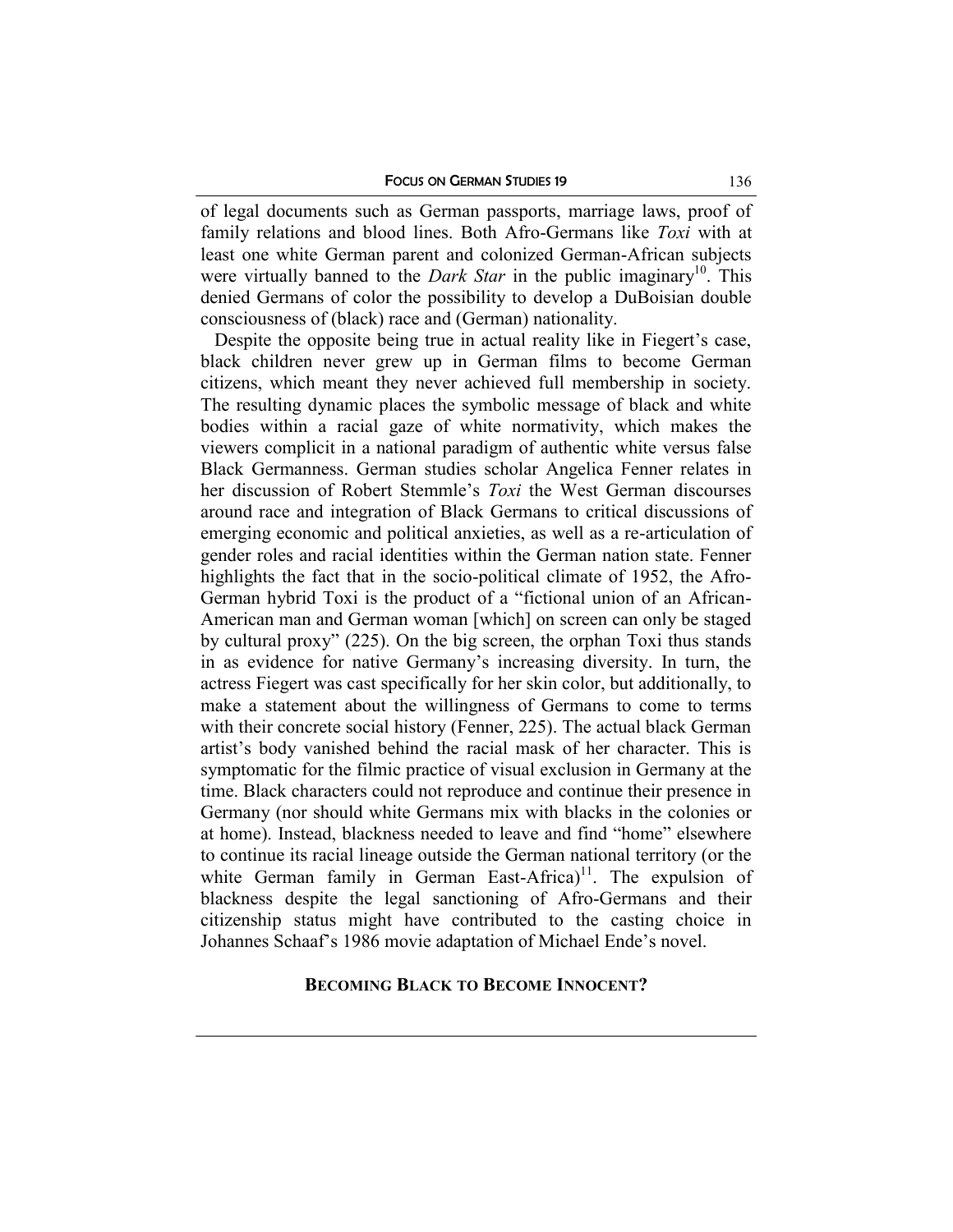First published in 1973, a large readership had soon fallen in love with *Momo*. As the story of the book's protagonist makes clear, Momo does not share the same sense of time and space found in the world around her. She also has no need for money and displays no desire for material goods. Her most salient feature is her natural ability to listen without prejudice to adults complaining about capitalism and the pitfalls of consumer culture. The members of modern society, of which Momo is not a part, as indicated by her dwelling place underneath an old oak tree in the ruins of an ancient amphitheater, have fallen victim to timemanagement, materialist greed, and conspicuous consumption. These are all symptoms of burn-out embodied by the Gray Agents. Momo's childish innocence, her untainted fantasy, and uncorrupted demeanor allow her to fight and eventually defeat the Gray Agents, as well as the stresses of modern civilization they represent. Leeching off of human existence, the employees of the ominous Timesaving Bank invade the daily lives of people to steal their unused time, which means time not spent on work to gain fame or riches. All white, bald and clad in light gray bankers' apparel, the pale-face men feed on stolen seconds, minutes, days, and even years to survive. With the help of a fortune-telling turtle and Death, himself, as the ultimate creator and dispenser of human time, Momo is victorious. In the end, the girl is able to retrieve mankind's stolen "life time" from the Gray Agents' high security vault. She frees her friends and their families from the parasitic rule of capitalism and the tyranny of a materialist consumer culture.

The fantasy novel, a book intended by Ende for a young audience, received great approval especially from a liberal left, mostly antiauthoritarian audience. However, Ende's novel does not depict Momo as a black character. Reference is only made to the young girl's untidy hair and dirty feet, as well as her worn, second-hand clothes. In these features, I see her resistance to commodification and consumerism. Why, then, did Schaaf imagine Momo as a black person? And how, in turn, does this choice place the movie in the racial trajectory of "becoming black"?

There is a scene in the movie that conflates the two paradigms of race and anti-capitalist agenda. It depicts Momo's first encounter with a Gray Agent, whose name is reduced to a sequence of numbers and a face masked by a thick layer of white make-up. We see his attempt to contaminate the innocent girl with mass-produced toy dolls intended for pre-teen consumers. She refuses to accept his gifts and the agent keeps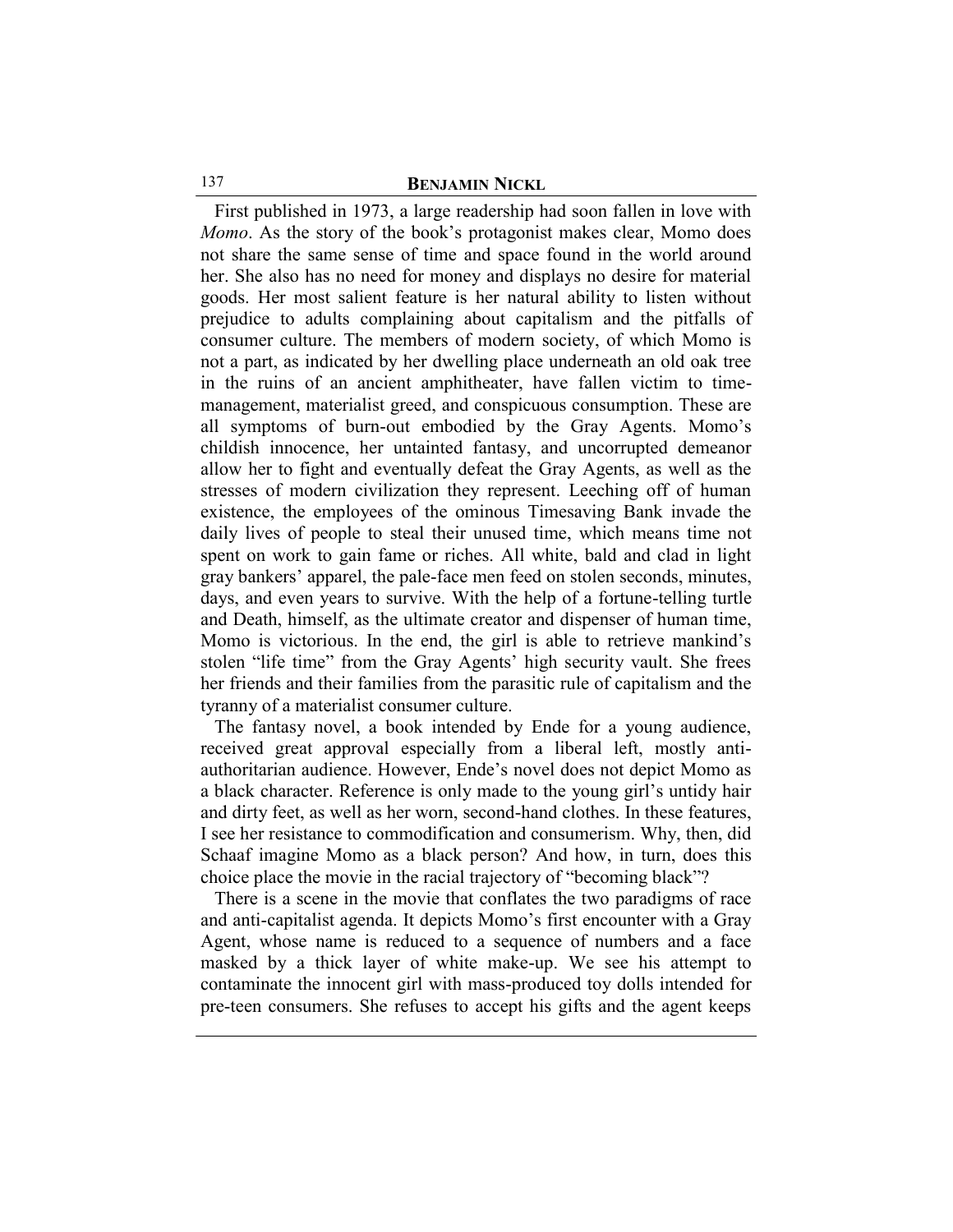#### FOCUS ON GERMAN STUDIES 19 138

bombarding Momo with a host of lifeless plastic bodies, both male and female, to replace her real friends. However, dressed in worn rags and barefooted, Momo turns out to be immune to the desire for materialist goods. Instead of turning into a victim of consumer culture, Momo and her black body enter into a dialogue with the grayish Agent to confront white capitalism. Filmed in a close-up sequence of shot and reverse shot, the ensuing battle between good and bad is typical for the fantasy film genre of the time. Momo reaches for the Gray Agents face to touch him, asking whether there was "nobody" to love specifically "him" ("Hat *DICH* denn gar niemand lieb?"). Captured in detail by the camera's close -up lingering on the Agent's face, the gesture causes him to panic as he starts to reflect on his own identity. Apparently he is shocked by the consequences of such thinking. The Agent moves away from Momo's hand, though he seems curiously attracted to it at the same time. The girl's hand with its dark skin as an extension of nature, another camera angle shows us, connects Momo and the Agent across the army of lifeless dolls, which seem to encircle the child. Momo's gift of "listening" and her attention to the Gray Agent as a person, however, does not bode well with him. He leaves the girl and mutters his disbelief over the failure he has just witnessed while speeding off in his Mercedes.

The racial layer in this scene is pervasive. Director Schaaf shows Momo sitting in the sea of dolls, which the Agent throws at her. They form an army of straight-haired blond, pale white and blue-eyed plastic dolls. Momo stands out very visibly against them with her dark skin, Afro hairdo, and black eyes (again, see young "Toxi" Fiegert in *Toxi*  playing in whiteface with the blond German children, who appear in blackface in the final scene of that film). Momo's black body is virtually a beacon of racial otherness as the host of tiny white dolls seems to press in on the only real child in the wide-angle shot. Before this backdrop of white and artificial plastic "boys and girls," who speak and move in perfect unison to every command given by the Agent, the orchestration of the doll bodies gives the impression of a military parade. The Gray Agent parallels this image. His skin is a grayish pale color and his uniform-like grey clothing and bald head are reminiscent of a soldier's uniform during WWII. The shaved head and beardless face, in particular, also bear a striking resemblance to the appearance of members of the neo -Nazi movement in contemporary Germany.

In another scene earlier in the film, Schaaf connects Ende's critique of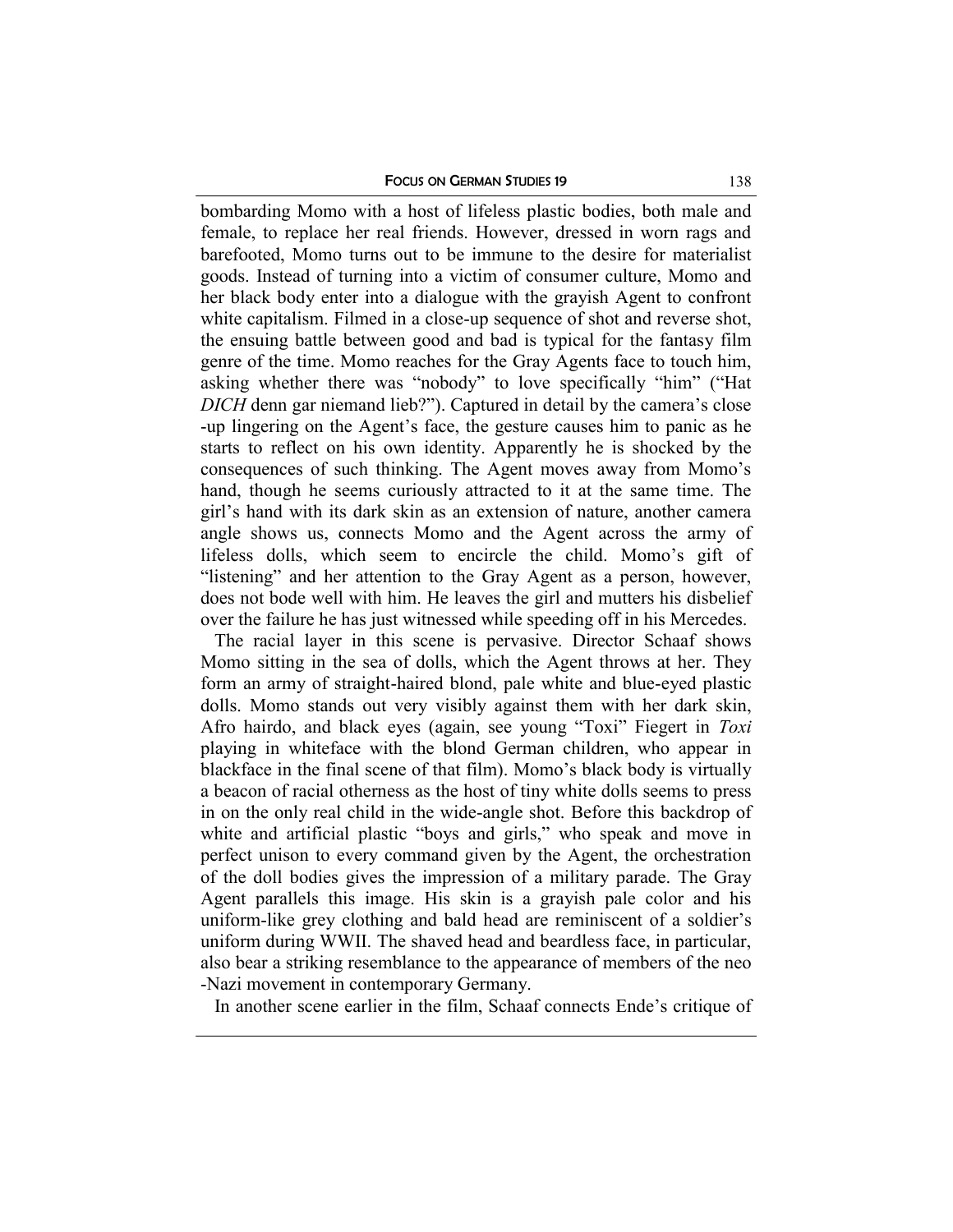mass culture to the racial features of Momo in similar ways. Again, Schaaf uses Momo's black body to refer to the actual bodies of West-Germany's black population. Conflating blackness with the girl's body, the movie scene shows how Momo's friends, and other children, imagine her as an exotic islander. We suddenly find Momo dressed in a hula skirt, her body richly decorated with exotic flowers tied as a lei (Hawaiian flower necklace) around her neck. In this game of imagination, the setting too changes to that of a tropical island. In this scenery, the white male child, who participates in the game of "exploring uncharted lands" (Entdecker) takes the role of the lead explorer on a ship. We find him dressed accordingly in a white safari outfit and wearing a German "Tropenhelm," equipped with binoculars to observe the exotic spectacle from a distance like a good colonial explorer.

Cultural historian Moritz Ege explores exoticized images like this and their function in his research monograph, *Becoming Black* ("Schwarz werden"). In the late 1960s and over the next two decades to follow, Ege explains, how whiteness in Germany took a prominent role in debates about guilt and complicity in national-socialist Germany, WWII, and ultimately anti-Semitism (Ege, 140-149). He describes the tendency of late capitalism in the 1960s and 70s, and also in the anti-imperialist 1980s— the Thatcher-Reagan era of less government and greater market liberalization— as a trend to incorporate counter-culture movements and suppressed memories of racialist sentiments in mainstream culture through mass-culture industries. In modern capitalism, the suppressed is turned outside, made visible and thus ready to "consume". Ege argues this point in his discussion of a society that used black bodies like that of Momo as yardsticks for measuring the quality of anti-racist evolution and a desire to return to innocence by imagining their becoming of a racially oppressed minority. Particularly for a liberal Left in Germany, this meant a more uncritical self-identification with both black non-Germans like African-American GIs and Afro-Germans as tokens of otherness.

The more the younger Germans expressed their sympathy for a discriminated race, Ege writes with regard to the underlying racial rationale, the greater was the proof for the rest of the post-war world that Germany was moving towards a Western form of modernity and no longer posed a threat. Through blackness as a highly visible marker, Germans could indirectly express awareness for the error of their Anti-Semitic ways in the country's past (Ege, 34-36, 147-151). For example,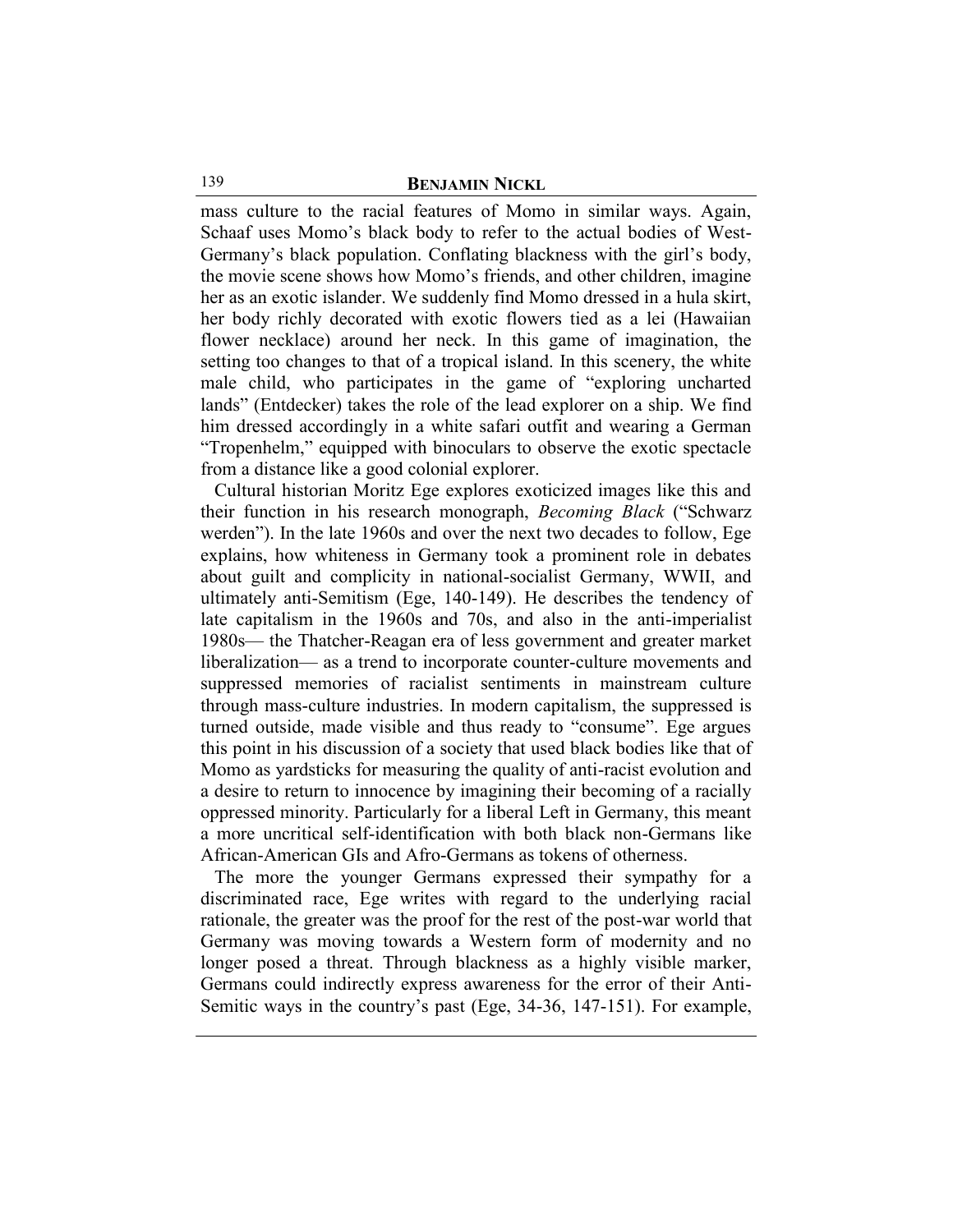West German magazines featured "black (skin) is beautiful" campaigns. Other popular culture outlets, i.e. vocal radio or television, praised *Afri-Cola*'s or *Bluna*'s afro-americanophile product lines of soda-pop and the availing of commercialized Afro-hairdos as "in-style" trends, which were purchased by a predominantly white community. Student groups of the Liberal Left publicly aligned themselves with black protest movements in the United States (e.g. Afro-American political activist Angela Davis). They declared their desire for afrophile identity politics, which Ege traces back to an inertia provided by other international projects, that propelled pro-black sentiments in the German student movements of 1968. White Germans associated themselves with blackness and cultural products, which they coded as black (African-American). It was the declared goal of West Germany's white rebellious youth, arguably a trend in adolescent counter-culture, to protest the establishment<sup>12</sup>. In their desire to become black and thus atone for the crimes of their parents' generation against Europe's Jews, Ege traces the racial zeitgeist of an era that lasted for several decades up to the end of the 1980s when the two Germanies were reunified.

This period of intersecting cultural fields defines both the literary and filmic version of *Momo*. Race-based commercials, popular music, and sexuality came together in visual and print media. Also, a civil body politic, made up primarily by members of the "APO" (outside-parliament -opposition) movement), imagined the sub-cultural aesthetics of political groups in a solidarity movement with leftist activists. According to Ege, young white Germans and the German Left saw black identity as a racial exoticism with positive goals. It was an afrophile mechanism that allowed a younger, white post-war German generation to identify with what they considered "real" knowledge of an oppressed people: a countermovement to remnants of racist extremism inherited from the Nazi period's fascist rule, in which becoming a minority member meant becoming innocent. It was a functional escape route via race, which moved white participants away from historical debates about national guilt and complicity in Nazi Germany's crimes and the sins of their parents.

Schaaf's conflation of racial and economic issues places his adaptation of Ende's text in this context. His casting choice positions the movie in the race discourse of white appropriation and communal identity formation, which depicts white selfhood in the body of a black girl and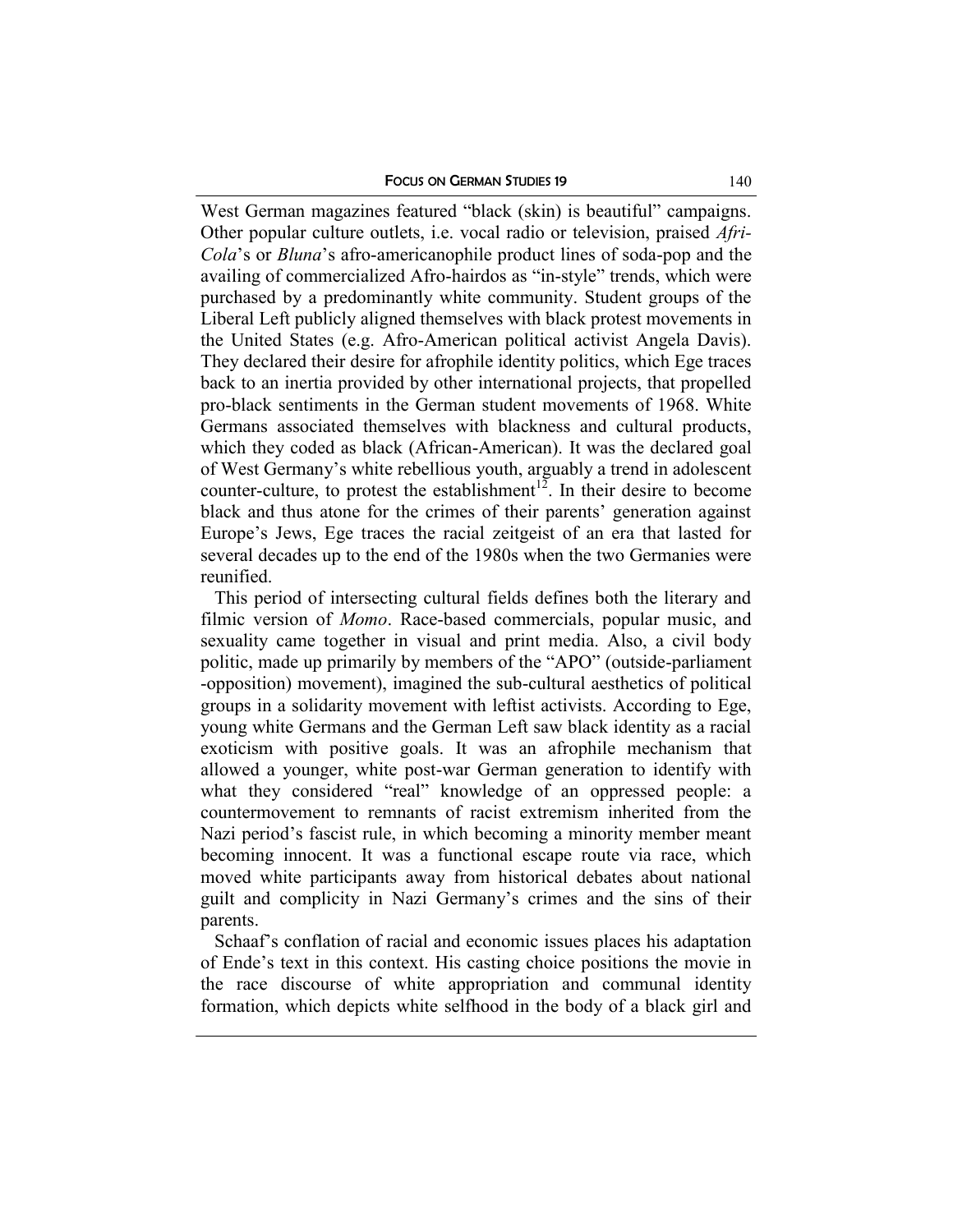cross-references Momo with the actual Afro-German individual Radost Bokel in the contemporary society of Germany. This means that freedom from capitalist domination is possible in a return to naturalness indicated by the black skin of an innocent child and member of an oppressed minority. Schaaf, in turning untidy hair into an Afro hairdo and skin darkened by dirt into racial blackness, projects the white West German desire for a liberated, an arguably male, subjectivity on the untainted black body of a female in a doubling of otherness. Ende locates the protagonist's body on the narrative level of the original fantasy novel outside the time-space imaginary of historical Germanness; in contrast, on the narrative level of the film, his implementation of an Afro-German minority actress demonstrates to the viewer just how caught up Schaaf's *Momo* is in the realities of the time. And yet, Schaaf is using the main character to represent a racial innocence well beyond the reach of historically compromised (German) whiteness, colonial greed, and the pitfalls of capitalism coded as racially white.

## **FADING TO WHITE**

Despite this opposition of race and ethnic identity, the film does not resolve the tension between universal liberalization of both black and white racial markers. Rather, it reinforces it. In the end, black Momo is harmless to white society, presenting a lost link as the only dark skinned child. Her immature black body is a singular phenomenon, as her sexuality is latent. The female protagonist cannot threaten male white systems of order by producing her own genealogical lineage. She only is a means to an end. In the film's final scene, Momo serves the camera as a viewpoint to align the spectator with the discourse of white authorship. It echoes a desire for black resistance to white capitalist oppression and its successful battling as an individual linked to nature. Yet, the narrative culminates in a return to innocence that conflates Momo's Afro-German body of actress Radost Bokel with the immature female who, unlike all her white friends in the film, still has no biological family or family home to which she can return. What remains is the underground cave Momo has dwelled in since the beginning of the movie. It is the prisonlike place where white people frequent her, following the zoological principle of the Afrikaschau's look at the imaginary black "other" as a form of mass entertainment in pre-war Germany. This discriminatory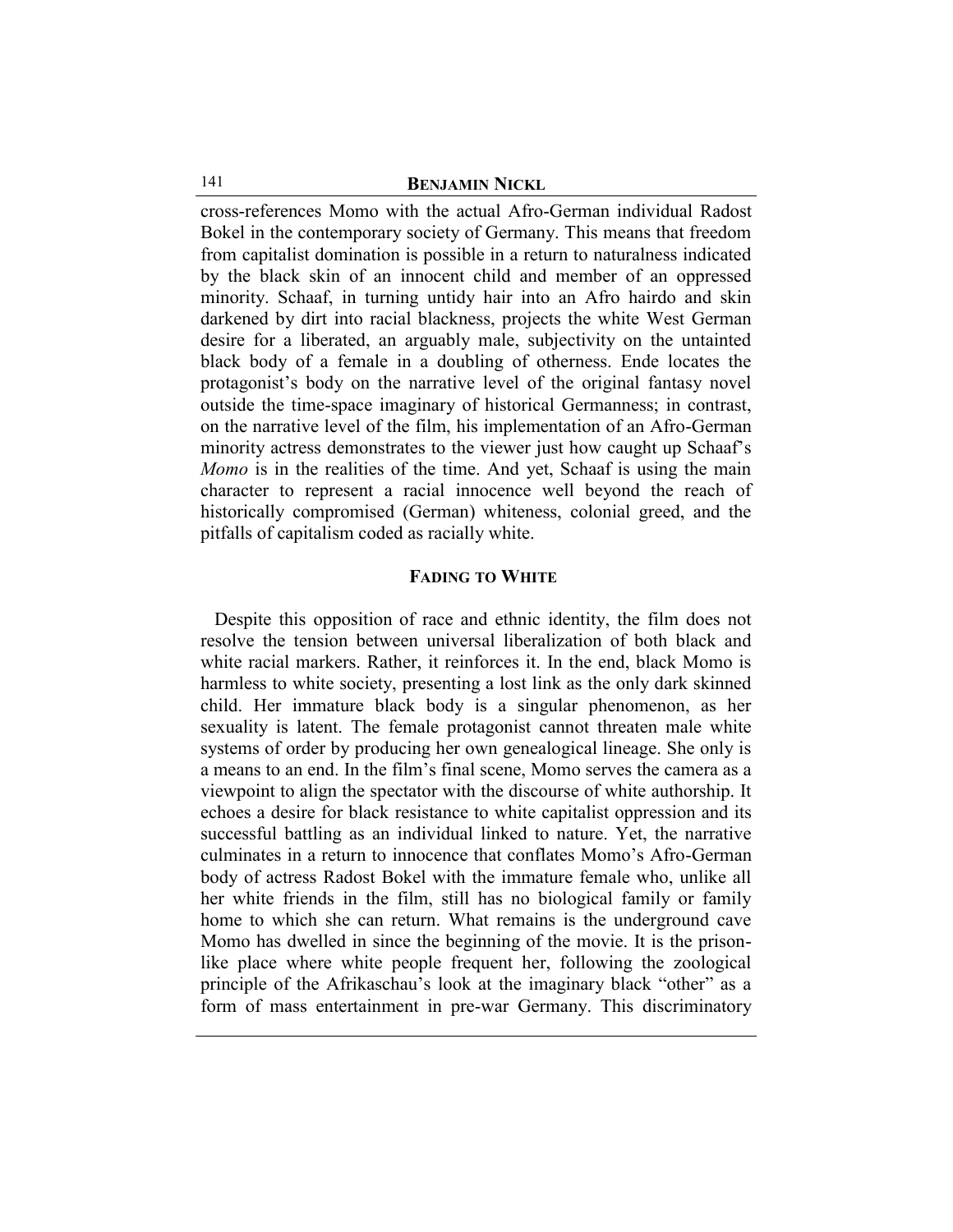mechanism peaked with Momo's first filmic adaptation and is supported by the fact that later, an Italian version (2001, directed by Enzo D'Alò) and the international mainstream franchise stayed closer to Ende's original text, which had pictured the child as Caucasian. Fading to middle-class whiteness, Momo's hair became straight. Her skin was turned into a spotless pale white, and her eyes were once more of a light blue color. Her clothes returned to mint condition<sup>13</sup>. Again, commodification had adjusted the racial features of the character to the needs of its time, which no longer saw the need in *Momo*'s racial othering, but rather a profit in its international marketing.

### **FROM BLACK INNOCENCE TO AFRO-GERMAN CONSCIOUSNESS**

My aim in this article was to investigate the socio-racial forces in German film during a period of rapid change and heightened political awareness along an Afro-German trajectory of identity politics and cinematic ventriloquism. I have primarily concentrated on the analysis of the black body of a child named Momo, who would never grow up in a fight against tainted white culture and Western capitalism. Another black German youngster, which I have included in my analytical practice, was Elfriede *Toxi* Fiegert. Despite the fact that two decades had passed since the appearance of *Toxi*, her links to *Momo* are undeniable. To recapitulate, both of these main characters stand in for racial otherness as a message to the audience about modes of intra-national differentiation, and both wittingly or unwittingly embody a viewpoint in the contested relationship between several elements. First, the real-world situations they depict bear the marks of deliberate construction. Second, as cultural artifacts, films are embedded in a complex network of political as well as historical representations through their sounds and images. Third, films as documents or texts join a larger ethnographic project, which negotiates and puts on public display the ideologies and interests of their makers as well as their audiences. Toxi as well as Momo thus exemplify in more or less overt forms a specific racial subtext of "not-belonging" and ethnic dislocation, which served as a vehicle to educate white viewers about white issues rather than the lived realities of black Germans.

Of course, productions like *Momo* are only singular texts, which illustrate the fluctuating tensions between depictions of blackness and actual Afro-German bodies from a distinct perspective in time. It is not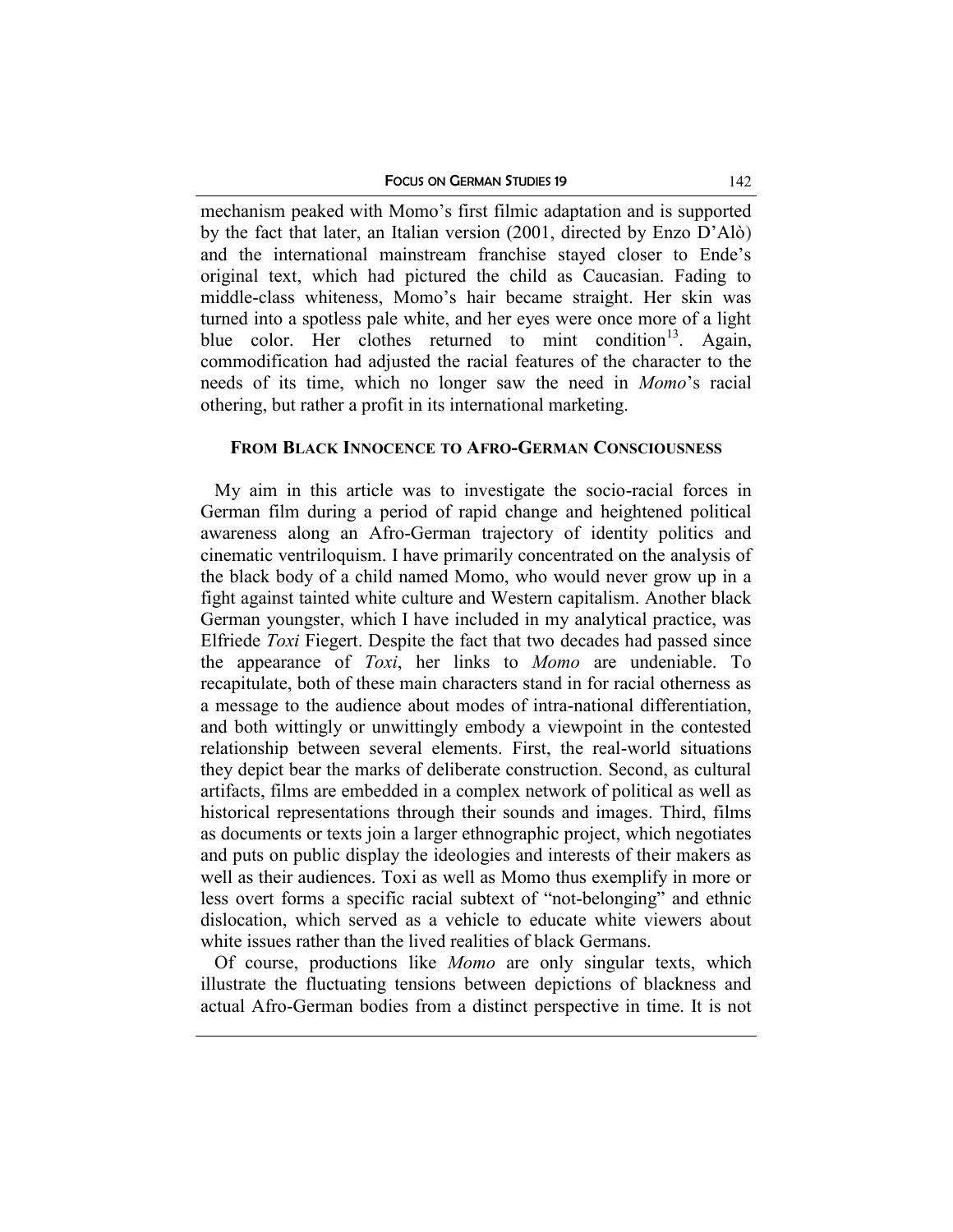possible to evaluate the problem of racial bias in a country from one single standpoint or through one single history or narrative. The (German) nation-state as a whole has to be situated in the context of a multifaceted nexus of subjectivity, identity formation, and the complex dynamics of discourses of knowledge about sameness and otherness. Racial othering as a discursive situated practice needs to be understood from perspectives that seem contradictory at first. We need to acknowledge the complex duality of tradition and innovation, a binary of collective and individual, and a contrast between intra- and extra-national mechanisms of identity formation(s) (see Herman, xvi). Thus, "white blackness" as in the case of *Momo* could be seen as a conceptual alternative for future research in discursive fields of white-black mimesis and mimicry, and nation-specific (German) mechanisms of "becoming" black. Here, the fault lines between fantasy and locatability of (racial) identity seem especially promising for innovative studies on identity research in a wide network of literary and audio-visual texts.

### **END NOTES**

- 1. I use the term "Afro-German" as a translation of the German "Afrodeutsch", which applies to German citizens of African or Afro-American descent. African-Germans or Black Germans are defined as the Black African community and Diaspora in Germany. It is the largest Black African Diaspora in Central Europe (approx. 300,000 to 500.000). The black communities in the United Kingdom and France are on average ten times larger. Historic backgrounds vary as well as population density. The cities of Hamburg and Berlin have large Black German communities, with a high percentage of ethnically mixed families (Wright, 185-187). In 2006, "Afrodeutsch" was introduced as a standalone lexical item into the *Duden* dictionary. The term is unlike its English translation not hyphenated in German.
- 2. A native of East Germany, Radost Bokel was born in the city of Bad Langensalza, Thuringia in 1975. At the age of five, Bokel left the GDR and moved to Frankfurt with her mother and her brother. Only little is known about her father, whom Bokel has never mentioned in interviews or public appearances. After she had starred in *Momo*, for which she received the prestigious BAMBI film award in 1986, Bokel appeared in several other German films and television productions. While leftist critics praised the film for its capitalist critique and message of social unity, no reviewer has ever picked up on the racial undertones of the production and the casting of Afro-German Bokel as Momo. Among minor roles and guest appearances when she was still a child, Bokel was cast repeatedly in the role of racially ambiguous characters. With naturally bronzed skin and curly brown hair, Bokel's roles after *Momo* included the southern European girl Paty in Duccio Pessari's *Bitte lasst die Blumen leben!* ("Please, Let the Flowers Live!", 1986) and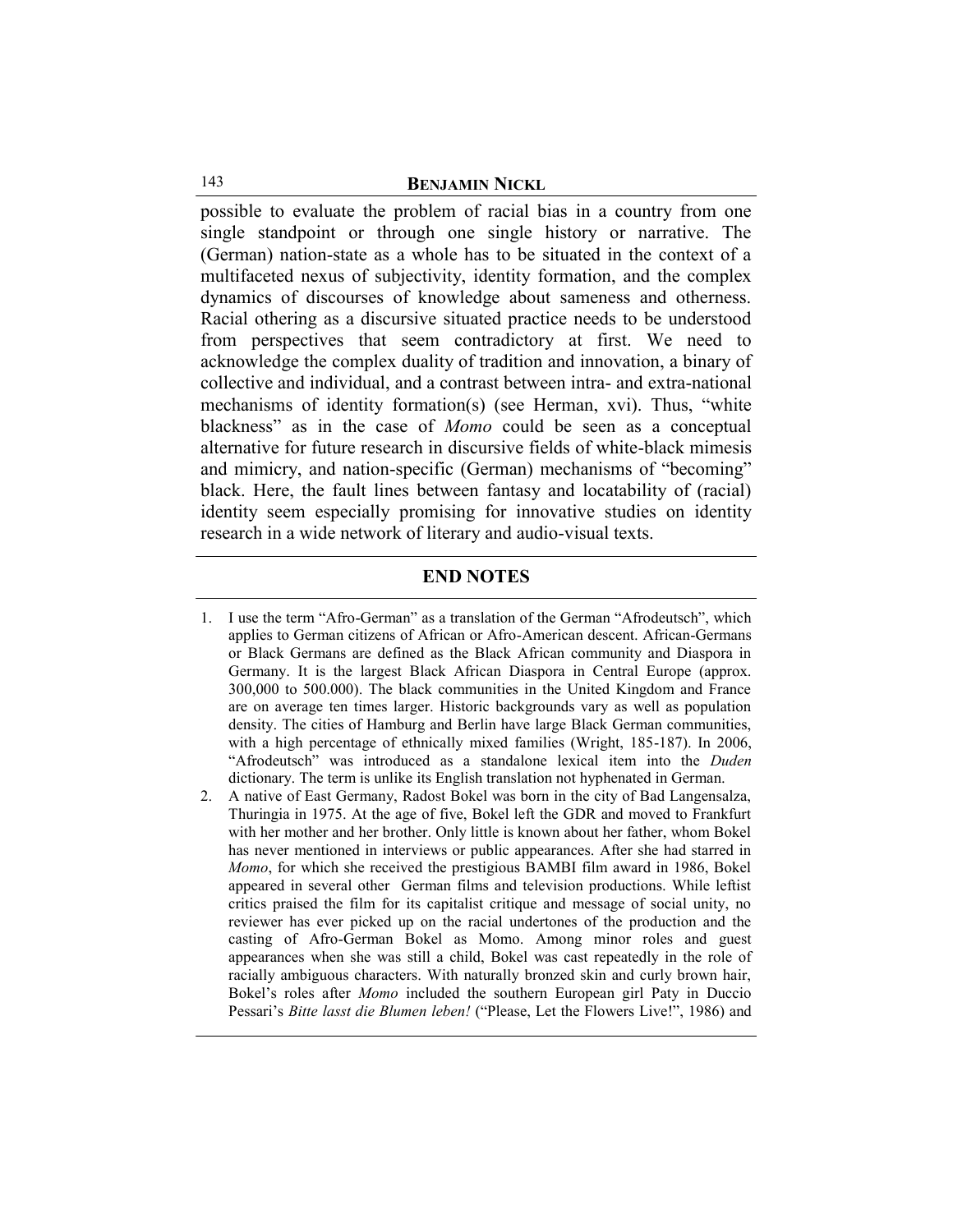Parizade, the daughter of a Jewish father and Muslim Arab mother, in the internationally produced adventure series *The Secret of the Sahara* (1988). Both Paty and Parizade are neither 'black' nor 'white'- they are simply not quite white. However, in her later teenage years and as an adult, German directors and producers cast Bokel as native German. In 1989, Bokel made an appearance as stable girl Margit Franke in the television drama *Rivalen der Rennbahn* ("Rivals of the Horse Race Track"). In *Der Staatsanwalt* ("The District Attorney") a crime series, which aired in 2011, Bokel played the part of German detective Susanne Selbach in several episodes.

- 3. German film director Johannes Schaaf (born April 7, 1933) and his work were first recognized during the 1960s. His film *Tattoo*(1967) was among the first films in Germany to depict the generational conflict in Germany and the resulting student revolts. In 1969, Schaaf was appointed head juror of the *Berlinale* film festival.
- 4. Please note that this discussion focuses on West Germany.
- 5. Numerous scholars have done extensive work in the revisiting of black Germanness as a diverse and complex (historical) issue in the Republic's socio-cultural and historical-political narrative. Tracing knowledge construction in the context of othering can be linked to a main strand in the overall narrative. Sander Gilman's contested thesis of the authoring of black identity in its absence and Tina Campt's book based on oral history indicate the broad spectrum of research still ongoing. For example, the Afrikaschau according to historians Eric Ames and Marcia Klotz shows how black Germans had resided in Germany for a very long time but only became publicly "real" and visible when their identity was not theirs to enact but performed for white audiences as orchestrations of white (German) supervisors.
- 6. E.g. the critically acclaimed book "Farbe bekennen" (1986) by May Ayim and other German women of color, or the black student movement ("Schwarze Studentenbewegung") and similar projects like the Initiative of Black Germans ("Initiative Schwarze Deutsche", or "ISD" in short, founded in the 1980s) built on the frustration from the lack of acknowledgment of Afro-German citizens and their de-voiced, imaginary otherness despite their factual status as German citizens. It is the continuation of racial tensions spelled out in oral history projects like the one illustrated by Tina Campt's monograph *Other Germans*.
- 7. See Nagl's groundbreaking dissertation project (2009) and his research on Afro-German actor Louis Brody (2005).
- 8. By "belonging" I refer to notions of locatability ("Verortung") in a specifically German context. This concept is tied to a spatial metaphor of belonging that pertains to the highly complex concept of German "Heimat." Attached to this home as a placing of identity markers are ideas of racialized belonging in a natural correspondence to geopolitical assumptions about a people's culture. Most visibly, this aspect becomes apparent in the writings of Kant and other white Western philosophers of the eighteenth century, as Sara Eigen and Mark Larrimore point out in their monograph, *The German Invention of Race*. Eigen's and Larrimore's research shows how anthropological writings were based on a white Western Christian epistemology of knowledge in the European tradition of racial otherness, despite the fact that black subjects had actually been living as citizens in the nation state for quite some time.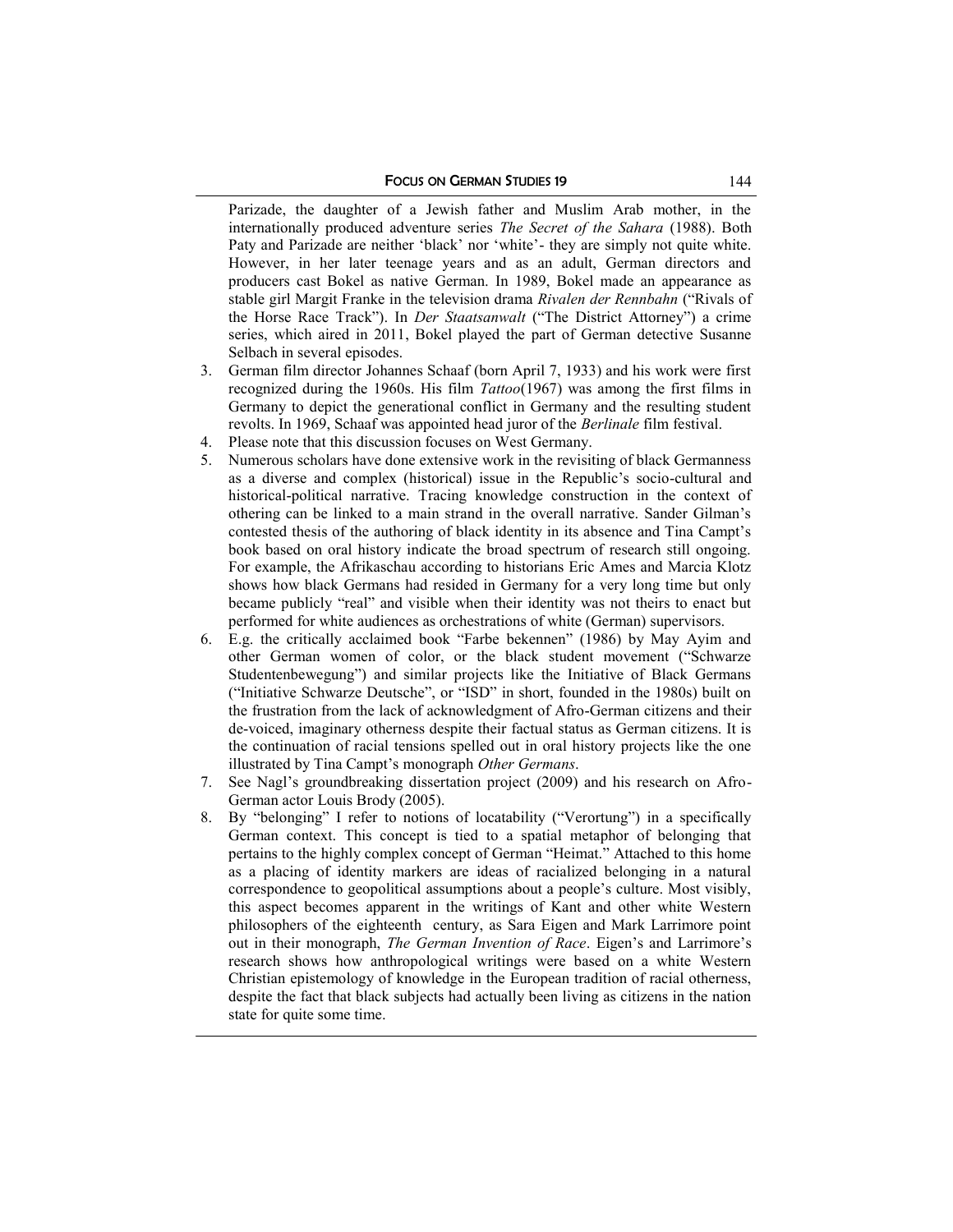- 9. See also Althusser on the "ideology of struggle."
- 10. Unlike Radost Bokel, Elfriede Fiegert could never shake off the racial ties to her signature character. The media discourse of the day conflated Fiegert's public persona as a black German artist with the cinematic depiction of a mixed-race orphan without genealogical ties to a German cultural identity. In contrast, Bokel benefitted from the social justice movement of the late 60s in Germany, in which mainly white university students used blackness as a symbolic arena for a left-wing backlash against the post-Nazi era of the country. The radical impetus of the movement's identity politics rested on the identification with other supposedly suppressed individuals, e.g. members of the African diaspora. In the wake of a concerted effort to support Black culture in a pro-American, Western environment, black Germans like Bokel had access to wider networks of institutional support and racially diverse roles than, for instance, Toxi Fiegert. This answers the question Angelica Fenner raises about the evolution of German society in terms of racial inclusion two decades after the release of *Toxi* in the politically loaded post-war climate of the 50s. Toxi Fiegert became the living archive of a reductive casting process, which prevented her from wider access to non-black roles in a white-defined society. What resulted were stock characters that trapped Fiegert in reductive roles defined by exotic tropes and oversexed female sexuality, for instance as the seductress Moni in *Der dunkle Stern*  ("The Dark Star", 1955) or as the exotic servant girl Lailani in *Unsere tollen Tanten in der Südsee* ("Our Amazing Aunts in the Caribbean", 1964). With *Toxi* as a cinematic antecedent, it is no big stretch to draw a connection to the racial casting choice in Schaaf's production of *Momo* as a continuity of on-going ethno-centric bias in German film.
- 11. The focus of this paper and a limit of space do not permit me to go into greater detail about the colonial discourse here. Recent film projects like the 2001 film adaptation of Stefanie Zweig's book *Nirgendwo in Afrika* (1998) however indicate the richness of this field in visual culture studies.
- 12. For more on this, see Ege's discussion on jazz and soul music.
- 13. The limited context of this paper cannot accommodate a more detailed discussion of this "fading to white". Suffice it to say that the specifically German context and the tradition of racial performance, e.g. the Afrikaschau, had placed Schaaf's production in a somewhat too limited market segment for international avail to a younger (and already more cosmopolitan?) audience. The look behind the curtain of the racialized gaze of the Afrikaschau however can be traced back to Ludwig Knaus' painting *Hinter dem Vorhang* (1880) and Joachim Ringelnatz' poem *Eines Negers Klage* (undated). Both hint at early, critical engagements with the actual presence of black German citizens and their imaginary otherness.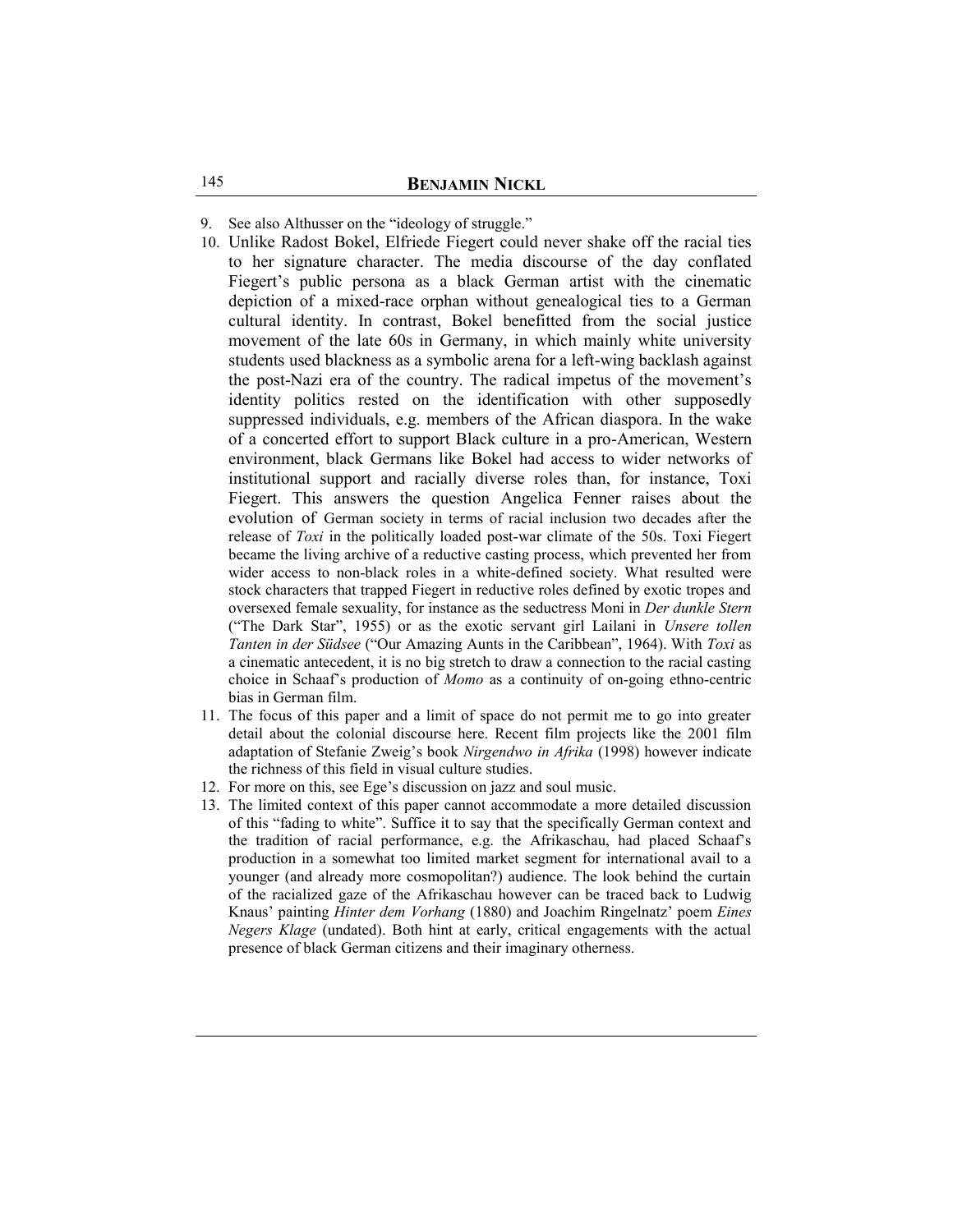#### **WORKS CITED**

- Althusser, Louis. "Ideology and Ideological State Apparatuses (notes Towards an Investigation)". Trans. Ben Brewster. *Lenin and Philosophy, and Other Essays*. New York: Monthly Review Press, 1971. Print.
- Ames, Eric, Marcia Klotz, and Lora Wildenthal. *Germany's Colonial Pasts*. Lincoln: U of Nebraska P, 2005. Print.
- Campt, Tina. *Other Germans: Black Germans and the Politics of Race, Gender, and Memory in the Third Reich*. Ann Arbor: University of Michigan P, 2004. Print.
- Ege, Moritz. *Schwarz Werden: "Afroamerikanophilie" in den 1960er und 1970er Jahren*. Bielefeld: Transcript, 2007. Print.
- Eigen, Sara, and Mark Larrimore. *The German Invention of Race*. Albany: State U of New York P, 2006. Print.
- Ende, Michael. *Momo Oder Die Seltsame Geschichte Von Den Zeit-Dieben Und Von Dem Kind, Das Den Menschen Die Gestohlene Zeit Zurückbrachte: Ein Märchen-Roman*. Stuttgart: Thienemann, 1973. Print.
- Fenner, Angelica. *Race under Reconstruction in German Cinema: Robert Stemmle's Toxi*. Toronto: U of Toronto P, 2011. Print.
- Gilman, Sander L. *On Blackness Without Blacks: Essays on the Image of the Black in Germany*. Boston, Mass: G.K. Hall, 1982. Print.
- Herman. *Watching Race: Television and the Struggle for "Blackness."* Minneapolis: U of Minnesota P, 1995. Print.
- Herrmann, Peter, Caroline Link, Juliane Köhler, Merab Niniże, Matthias Habich, Sidede Onyulo, Lea Kurka, Karoline Eckertz, Gernot Roll, Patricia Rommel, Niki Reiser, and Stefanie Zweig. *Nirgendwo in Afrika: Nowhere in Africa*. Culver City, Calif: Columbia TriStar Home Entertainment, 2003. Video.
- Knaus, Ludwig. *Hinter dem Vorhang*. Staatliche Kunstsammlung, Dresden, Germany.
- Nagl, Tobias. "Louis Brody and the Black Presence in German Film Before 1945." *Not so Plain As Black and White: Afro-German Culture and History, 1890-2000*. Eds. Mazón, Patricia M, and Reinhild Steingröver. Rochester, NY: University of Rochester P, 2005. 109-135. Print.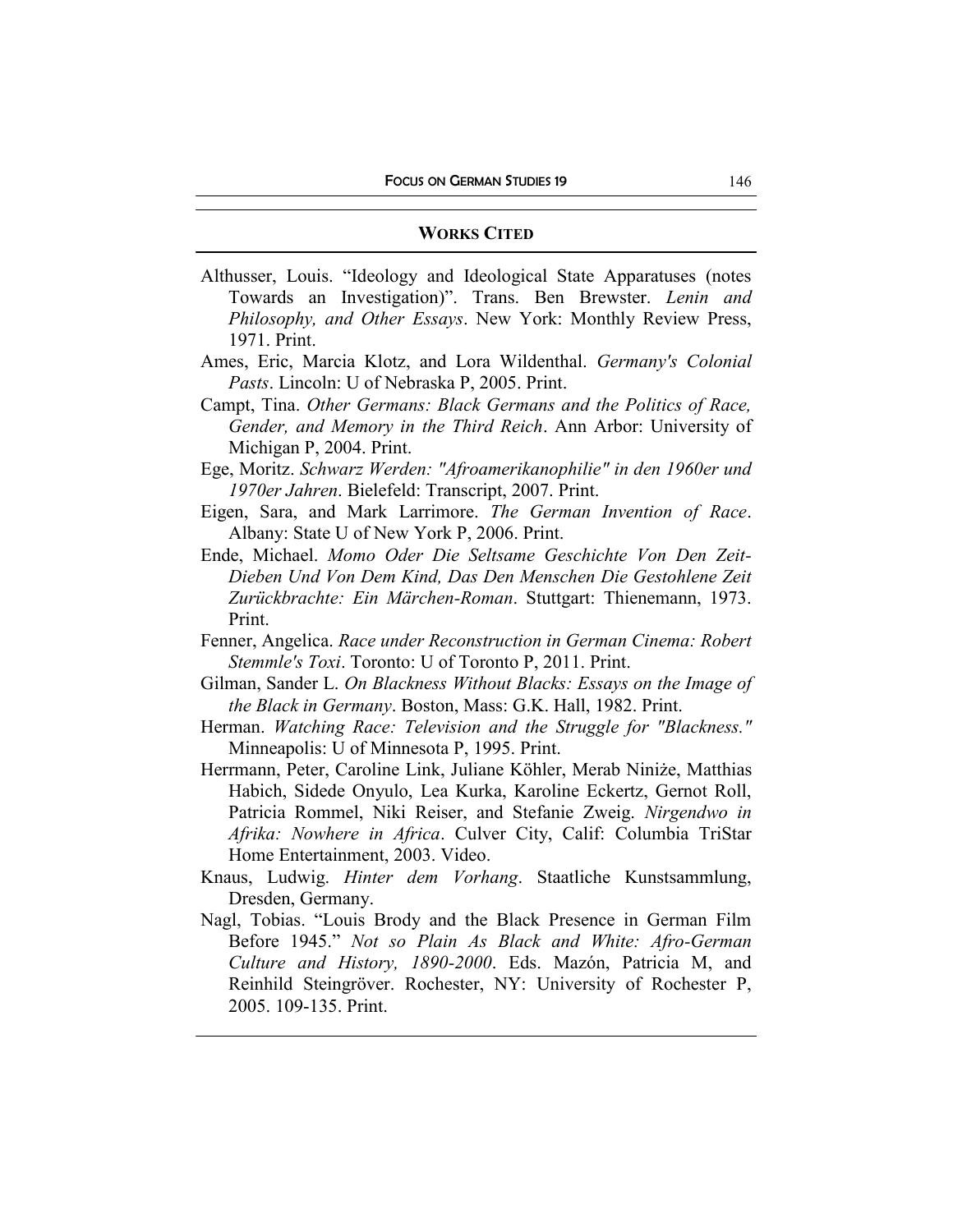- Nagl, Tobias. *Die Unheimliche Maschine: Rasse Und Repräsentation Im Weimarer Kino*. München: Edition Text + Kritik, 2009. Print.
- Oguntoye, Katharina, May Ayim, and Dagmar Schultz. *Farbe Bekennen: Afro-Deutsche Frauen Auf Den Spuren Ihrer Geschichte*. Berlin: Orlanda Frauenverlag, 1986. Print.
- Ringelnatz, Joachim. *Reisebriefe Eines Artisten*. Berlin: E. Rowohlt, 1927. Print.
- Schaaf, Johannes, Radost Bokel, Mario Adorf, Armin Müller-Stahl, John Huston, Rosemarie Fendel, Marcello Coscia, Angelo Branduardi, and Michael Ende. *Momo*. Leipzig: Kinowelt Home Entertainment, 2009. Video.
- Wright, Michelle M. *Becoming Black: Creating Identity in the African Diaspora*. Durham: Duke University Press, 2004. Print.